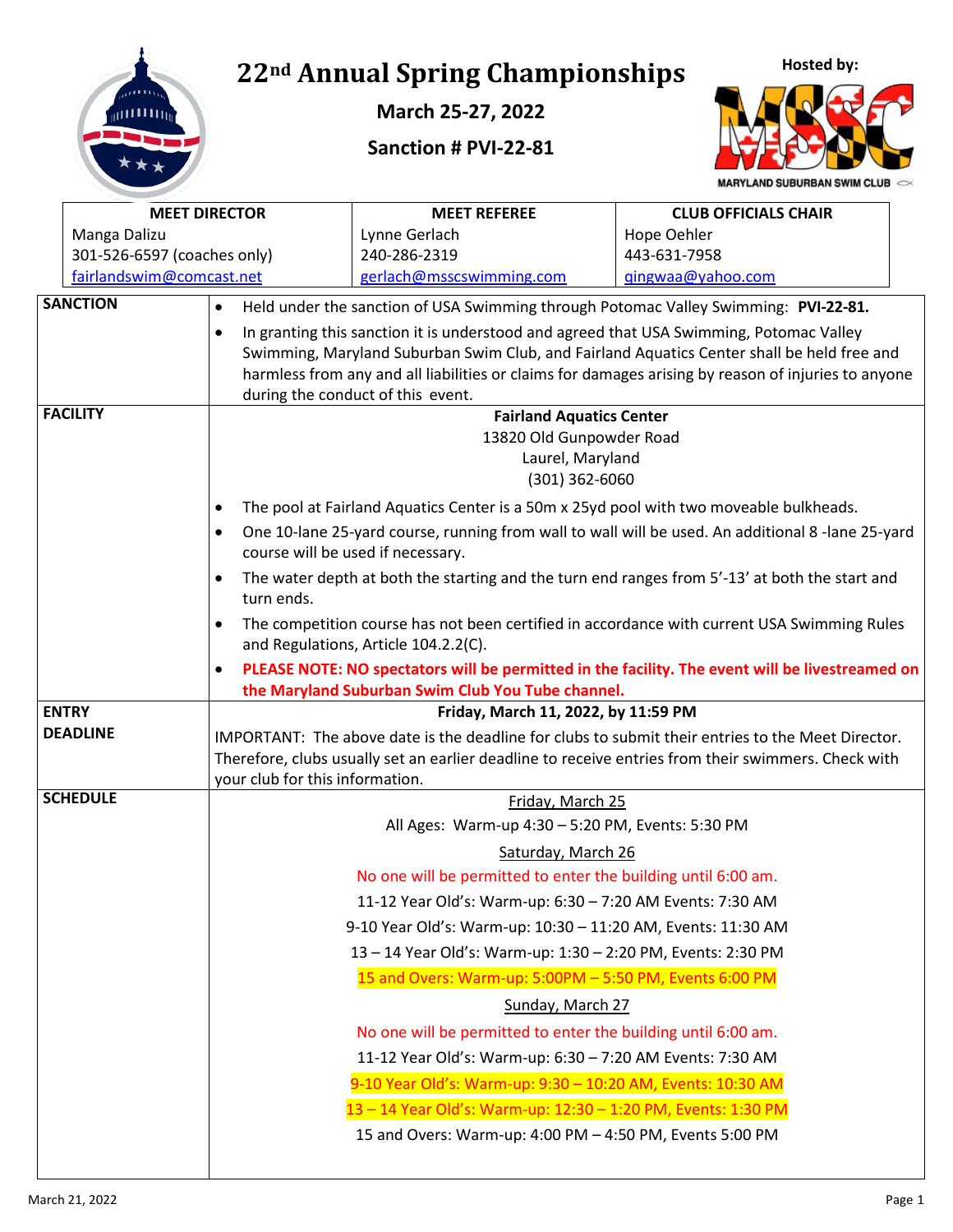|                                      | Meet Director reserves the right to adjust times/sessions after entries are received.<br>$\bullet$                                                                                                                                                                                                                                                                                                                                                                                                                                                                                                                                                                                                                                                                                     |  |  |  |
|--------------------------------------|----------------------------------------------------------------------------------------------------------------------------------------------------------------------------------------------------------------------------------------------------------------------------------------------------------------------------------------------------------------------------------------------------------------------------------------------------------------------------------------------------------------------------------------------------------------------------------------------------------------------------------------------------------------------------------------------------------------------------------------------------------------------------------------|--|--|--|
|                                      |                                                                                                                                                                                                                                                                                                                                                                                                                                                                                                                                                                                                                                                                                                                                                                                        |  |  |  |
|                                      |                                                                                                                                                                                                                                                                                                                                                                                                                                                                                                                                                                                                                                                                                                                                                                                        |  |  |  |
| <b>ELIGIBILITY</b>                   | Open to registered athletes from invited teams who attended in 2019.<br>$\bullet$                                                                                                                                                                                                                                                                                                                                                                                                                                                                                                                                                                                                                                                                                                      |  |  |  |
|                                      | Entries will be accepted from 2019 participating teams on a first come, first served basis. Please<br>$\bullet$<br>do not exceed the number of athletes per age group you entered in the 2019 Spring Champs.                                                                                                                                                                                                                                                                                                                                                                                                                                                                                                                                                                           |  |  |  |
|                                      | Once the capacity is reached no more entries will be accepted.<br>$\bullet$                                                                                                                                                                                                                                                                                                                                                                                                                                                                                                                                                                                                                                                                                                            |  |  |  |
|                                      | No swimmer will be permitted to compete in the meet unless the swimmer is registered as an<br>$\bullet$<br>athlete member of USA Swimming as provided in USA Swimming Rules and Regulations, Article<br>302.                                                                                                                                                                                                                                                                                                                                                                                                                                                                                                                                                                           |  |  |  |
| <b>DISABILITY</b><br><b>SWIMMERS</b> | PVS and host clubs along with their meet directors are committed to the Inclusion Policy as<br>$\bullet$<br>adopted by the PVS BOD. Athletes with a disability are welcomed and are asked to provide<br>advance notice of desired accommodations to the Meet Director. The athlete (or athlete's coach)<br>is also responsible for notifying the session referee of any disability prior to competition.                                                                                                                                                                                                                                                                                                                                                                               |  |  |  |
| <b>TIMING SYSTEM</b>                 | Automatic timing (touchpads primary) will be used.<br>$\bullet$                                                                                                                                                                                                                                                                                                                                                                                                                                                                                                                                                                                                                                                                                                                        |  |  |  |
| COVID-19<br><b>CONSIDERATIONS</b>    | An inherent risk of exposure to COVID-19 exists in any public place where people are present.<br>$\bullet$<br>COVID-19 is a contagious disease that can lead to severe illness and death. According to the<br>Centers for Disease Control and Prevention, senior citizens and individuals with underlying<br>medical conditions are especially vulnerable.                                                                                                                                                                                                                                                                                                                                                                                                                             |  |  |  |
|                                      | USA Swimming, Inc., cannot prevent you (or your child(ren)) from becoming exposed to,<br>$\bullet$<br>contracting, or spreading COVID-19 while participating in USA Swimming sanctioned events. It is<br>not possible to prevent against the presence of the disease. Therefore, if you choose to<br>participate in a USA Swimming sanctioned event, you may be exposing yourself to and/or<br>increasing your risk of contracting or spreading COVID-19.                                                                                                                                                                                                                                                                                                                              |  |  |  |
|                                      | BY ATTENDING OR PARTICIPATING IN THIS COMPETITION, YOU VOLUNTARILY ASSUME ALL RISKS<br>$\bullet$<br>ASSOCIATED WITH EXPOSURE TO COVID-19 AND FOREVER RELEASE AND HOLD HARMLESS USA<br>SWIMMING, POTOMAC VALLEY SWIMMING, MARYLAND SUBURBAN SWIM CLUB, AND<br>FAIRLAND AQUATICS CENTER AND EACH OF THEIR OFFICERS, DIRECTORS, AGENTS, EMPLOYEES<br>OR OTHER REPRESENTATIVES FROM ANY LIABILITY OR CLAIMS INCLUDING FOR PERSONAL<br>INJURIES, DEATH, DISEASE OR PROPERTY LOSSES, OR ANY OTHER LOSS, INCLUDING BUT NOT<br>LIMITED TO CLAIMS OF NEGLIGENCE AND GIVE UP ANY CLAIMS YOU MAY HAVE TO SEEK<br>DAMAGES, WHETHER KNOWN OR UNKNOWN, FORESEEN OR UNFORESEEN, IN CONNECTION<br>WITH EXPOSURE, INFECTION, AND/OR SPREAD OF COVID-19 RELATED TO PARTICIPATION IN THIS<br>COMPETITION. |  |  |  |
|                                      | We have taken enhanced health and safety measures for all attending this meet, however we<br>$\bullet$<br>cannot guarantee that you will not become infected with COVID-19. All attending this meet<br>must follow all posted instructions while in attendance. An inherent risk of exposure to COVID-19<br>exists in any public place where people are present. By attending this meet, you acknowledge<br>the contagious nature of COVID-19 and voluntarily assume all risks related to exposure to COVID-<br>19.                                                                                                                                                                                                                                                                    |  |  |  |
|                                      | By choosing to attend this meet you agree to comply with all health and safety mandates and<br>$\bullet$<br>guidelines of USA Swimming, Potomac Valley Swimming, the State of Maryland and Prince<br>Georges' County.                                                                                                                                                                                                                                                                                                                                                                                                                                                                                                                                                                  |  |  |  |
| COVID-19                             | Locker room use should be minimized.<br>$\bullet$                                                                                                                                                                                                                                                                                                                                                                                                                                                                                                                                                                                                                                                                                                                                      |  |  |  |
| <b>PROTOCOLS</b>                     | No one with symptoms of COVID-19 is permitted in the facility.<br>$\bullet$                                                                                                                                                                                                                                                                                                                                                                                                                                                                                                                                                                                                                                                                                                            |  |  |  |
|                                      | Athletes should arrive and depart in their suits if possible.<br>$\bullet$                                                                                                                                                                                                                                                                                                                                                                                                                                                                                                                                                                                                                                                                                                             |  |  |  |
|                                      | All attendees (athletes, coaches, officials, and volunteers) should wear a mask to enter the<br>$\bullet$<br>facility and throughout the facility, apart from athletes when competing or warming up/cooling<br>down.                                                                                                                                                                                                                                                                                                                                                                                                                                                                                                                                                                   |  |  |  |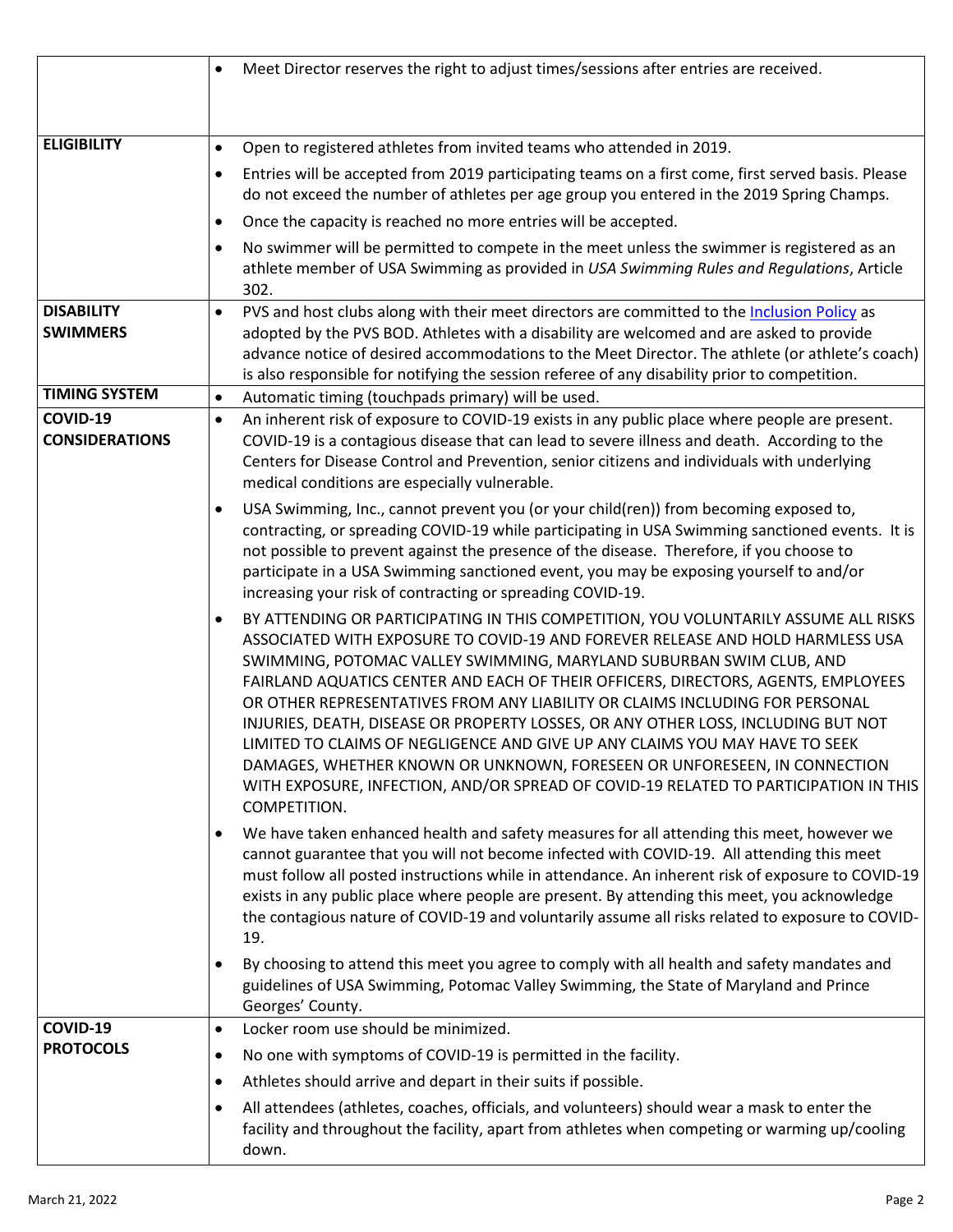|              | $\bullet$ | The meet will be limited to 216 swimmers per session.                                                                                                                                                                                                                                                                                                                                                                                   |
|--------------|-----------|-----------------------------------------------------------------------------------------------------------------------------------------------------------------------------------------------------------------------------------------------------------------------------------------------------------------------------------------------------------------------------------------------------------------------------------------|
|              | ٠         | All attendees (athletes, coaches, volunteers, officials, etc.) must complete and turn in a COVID<br>waiver and health screening form before they are permitted to enter the facility. Only one form<br>is required for the weekend.                                                                                                                                                                                                     |
|              | ٠         | Athletes will be seated throughout the facility with a coach. No chairs for athletes.                                                                                                                                                                                                                                                                                                                                                   |
|              | $\bullet$ | All attendees should maintain a minimum of six (6) feet distance from all other participants<br>whenever possible.                                                                                                                                                                                                                                                                                                                      |
|              | ٠         | Swimmers will wear their masks until they arrive at their lane, where they will take it off and<br>place it in a bag. The bags will be placed by the starting blocks during warm-ups and competition.<br>Swimmers will immediately put their masks back on at the completion of their swims before they<br>leave the starting area.                                                                                                     |
|              |           | Swimmers must follow all directions as posted and adhere to all marshal directions.                                                                                                                                                                                                                                                                                                                                                     |
|              | $\bullet$ | Swimmers will walk around the pool deck as directed and line back up in the designated area<br>with proper social distancing until they are cleared to go back to their seating area.                                                                                                                                                                                                                                                   |
|              | $\bullet$ | All swimmers must remain in their designated seating area for their group until they are called<br>for their event, and they must return to their area immediately following their event.                                                                                                                                                                                                                                               |
|              | ٠         | Any swimmer not following the meet protocols will be subject to immediate removal from the<br>meet.                                                                                                                                                                                                                                                                                                                                     |
|              | ٠         | There will be NO concessions therefore, swimmers should bring their own water bottle and<br>snacks.                                                                                                                                                                                                                                                                                                                                     |
|              | ٠         | We request that all attendees notify the meet director as soon as possible if they have tested<br>positive for COVID-19, shown symptoms or have been in contact with anyone exposed to COVID-<br>19 after attending the meet.                                                                                                                                                                                                           |
|              | ٠         | No spectators will be permitted. Competition will be live streamed via the Maryland Suburban<br>Swim Club You Tube page.                                                                                                                                                                                                                                                                                                                |
| <b>RULES</b> | ٠         | Current USA Swimming rules shall govern this meet.                                                                                                                                                                                                                                                                                                                                                                                      |
|              | $\bullet$ | All applicable adults participating in or associated with this meet acknowledge that they are<br>subject to the provisions of the USA Swimming Minor Athlete Abuse Prevention Policy<br>("MAAPP"), and that they understand that compliance with the MAAPP policy is a condition of<br>participation in the conduct of this competition.                                                                                                |
|              | ٠         | No on-deck USA Swimming registration is permitted.                                                                                                                                                                                                                                                                                                                                                                                      |
|              | ٠         | In compliance with USA Swimming Rules and Regulations, the use of audio or visual recording<br>devices, including a cell phone is not permitted in the changing areas, rest rooms, or locker<br>rooms. Per PVS policy, the use of equipment capable of taking pictures (e.g., cell phones,<br>cameras, etc.) is banned from behind the starting blocks during the entire meet, including warm<br>up, competition and cool down periods. |
|              | ٠         | Deck changes are prohibited.                                                                                                                                                                                                                                                                                                                                                                                                            |
|              | ٠         | Any swimmer entered in the meet must be certified by a USA Swimming member coach as being<br>proficient in performing a racing start or must start each race from within the water. When<br>unaccompanied by a member-coach, it is the responsibility of the swimmer or the swimmer's<br>legal guardian to ensure compliance with this requirement.                                                                                     |
|              | ٠         | Operation of a drone or any other flying devices is prohibited over the venue (pools,<br>athlete/coach areas, spectator areas and open ceiling locker rooms) any time athletes, coaches,<br>officials and/or spectators are present.                                                                                                                                                                                                    |
|              | ٠         | Dive-over starts may be used.                                                                                                                                                                                                                                                                                                                                                                                                           |
|              | $\bullet$ | The Meet Director and the PVS Technical Committee reserve the right to limit events, heats,<br>swimmers or adjust the format to conform with the 4-hour provision for sessions that include 12<br>& U events per Rule 205.3.1F.                                                                                                                                                                                                         |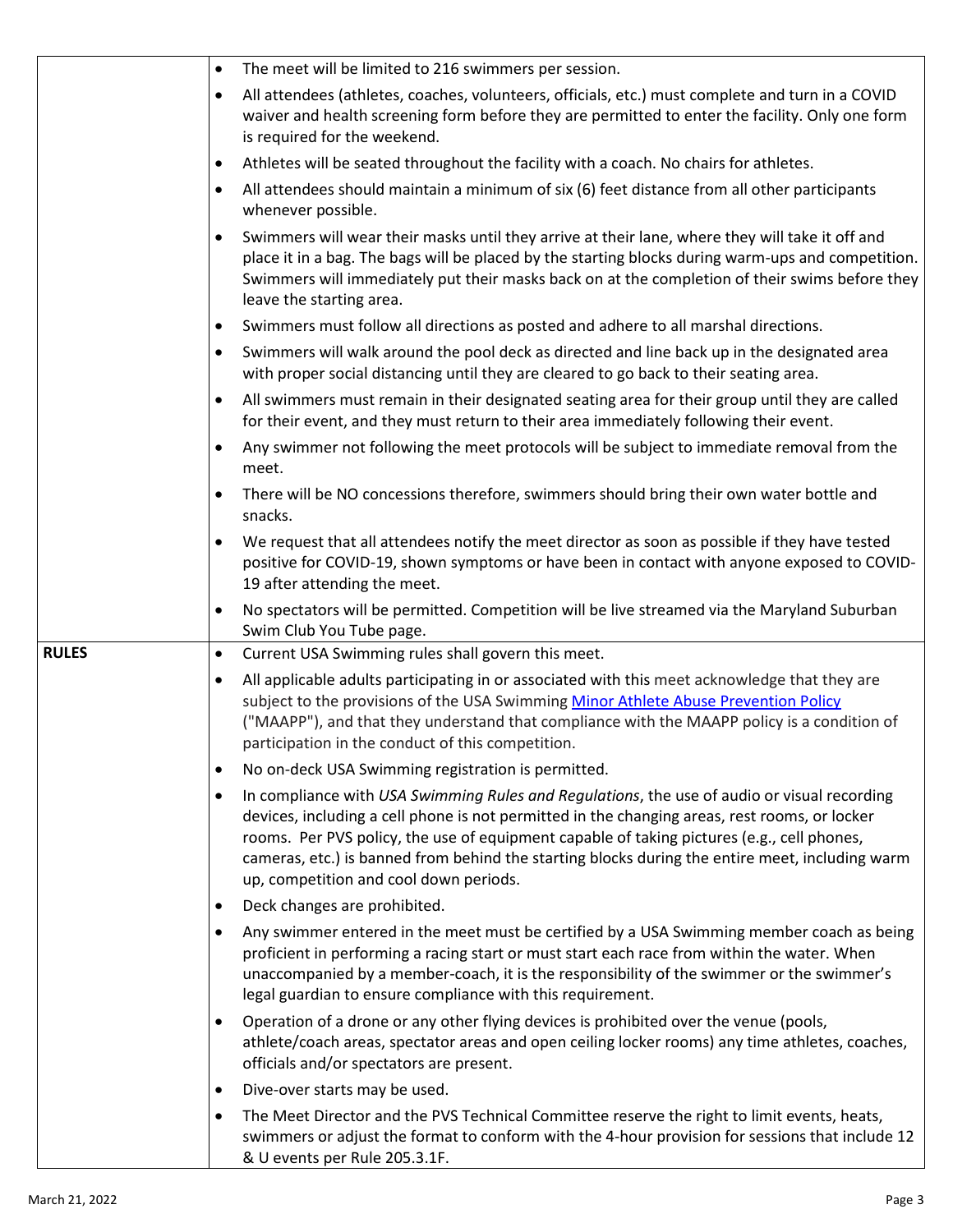| <b>EVENT RULES</b>       | All events are timed finals. A swimmer may enter no more than four $(4)$ individual events and no<br>$\bullet$                                                                                      |
|--------------------------|-----------------------------------------------------------------------------------------------------------------------------------------------------------------------------------------------------|
|                          | more than eight (8) for the meet.                                                                                                                                                                   |
|                          | A swimmer may not enter an event if they were eligible to enter at PVS SHORT COURSE 14 &<br>$\bullet$<br>UNDER JUNIOR OLYMPIC CHAMPIONSHIPS.                                                        |
|                          | A 15 & Older swimmer may not enter an event if they were eligible to enter the PVS SC JUNIOR<br>$\bullet$<br>CHAMPIONSHIPS.                                                                         |
|                          | If a swimmer is ineligible to swim an event in this meet, that swimmer is also ineligible to swim<br>the corresponding relay leg of that stroke and distance on a relay team.                       |
|                          | NT (No Time) entries will NOT be accepted; however, due to limited competition opportunities<br>٠<br>because of the COVID pandemic, we will accept a Coaches time for events 200 yards and shorter. |
|                          | Coaches - Please use your best judgement to avoid entering swimmers into events outside their<br>٠<br>skill and ability level.                                                                      |
|                          | <b>Friday Events:</b><br>٠                                                                                                                                                                          |
|                          | All events Friday will be swum FAST to SLOW.<br>$\circ$                                                                                                                                             |
|                          | Events will be swum as combined ages; however will be broken out into age groups, 9-<br>$\circ$<br>10, 11-12, 13-14, 15&O for scoring and awards                                                    |
|                          | Swimmers will need to provide their own counter (if desired) for the 500 Freestyle.<br>$\circ$                                                                                                      |
|                          | Deck entries: \$10.00 (cash only) due at time of entry.<br>$\bullet$                                                                                                                                |
|                          | Evidence of current USA Swimming registration will be required for deck entries. Deck<br>$\circ$                                                                                                    |
|                          | entries will be accepted into available lanes in existing heats only.                                                                                                                               |
|                          | Deck entries must be submitted no later than 45 minutes prior to the first event of<br>$\circ$<br>each session.                                                                                     |
|                          | In the event of a significantly over-subscribed session, the Meet Director reserves the<br>$\circ$<br>right to not accept deck entries.                                                             |
| <b>POSITIVE CHECK IN</b> | The Meet Director will determine if positive check-in will be required for any or all events.<br>$\bullet$                                                                                          |
| <b>WARM-UP</b>           | The prescribed PVS warm-up procedures and safety policies will be followed. The Meet Director<br>$\bullet$<br>may determine the structure of warm-up, including times/lane assignments.             |
|                          | Only 6 athletes are permitted per lane at any time.<br>٠                                                                                                                                            |
| <b>SUPERVISION</b>       | Coaches are responsible for the conduct of their swimmers and cleaning up for their team areas.<br>$\bullet$                                                                                        |
|                          | Chairs on deck are permitted for coaches only<br>٠                                                                                                                                                  |
|                          | Please respect the Marshals' enforcement of these and other safety rules.<br>$\bullet$                                                                                                              |
| <b>SEEDING</b>           | Standard seeding will be used.<br>$\bullet$                                                                                                                                                         |
| <b>SCORING</b>           | Individual: 20, 17, 16, 15, 14, 13, 12, 11, 9, 7, 6, 5, 4, 3, 2, 1<br>$\bullet$                                                                                                                     |
|                          | Relays: 40, 34, 32, 30, 28, 26, 24, 22, 18, 14, 12, 10, 8, 6, 4, 2<br>$\bullet$                                                                                                                     |
| <b>AWARDS</b>            | Ribbons will be awarded for 1st through 10th place in individual events and 1st through 3rd place<br>$\bullet$                                                                                      |
|                          | in Relay events.                                                                                                                                                                                    |
|                          | High Point: Special recognition will be given to the male and female swimmer from each single<br>$\bullet$<br>age group 9 -14 and the 15-18 age group, who accumulates the most points.             |
|                          | The 9-10, 11-12 and 13 -14 events will be broken out as single age groups for scoring and ribbon<br>$\bullet$                                                                                       |
|                          | purposes. 15 & over will be scored as one group.                                                                                                                                                    |
| <b>PROGRAMS</b>          | Programs will be available on Meet Mobile.<br>$\bullet$                                                                                                                                             |
|                          | Printed programs will be available for coaches and officials.<br>$\bullet$                                                                                                                          |
| <b>CREDENTIALS</b>       | Parents not working the meet as a deck official, volunteer timer or other position are not<br>$\bullet$                                                                                             |
|                          | permitted on deck. Only athletes, USA Swimming certified coaches, and deck officials will be                                                                                                        |
|                          | permitted on the deck. Coaches and Officials should always have proof of active USA Swimming                                                                                                        |
| <b>SPECTATOR ENTRY</b>   | membership with them.                                                                                                                                                                               |
| FEE                      | NO spectators will be permitted in the facility.<br>$\bullet$                                                                                                                                       |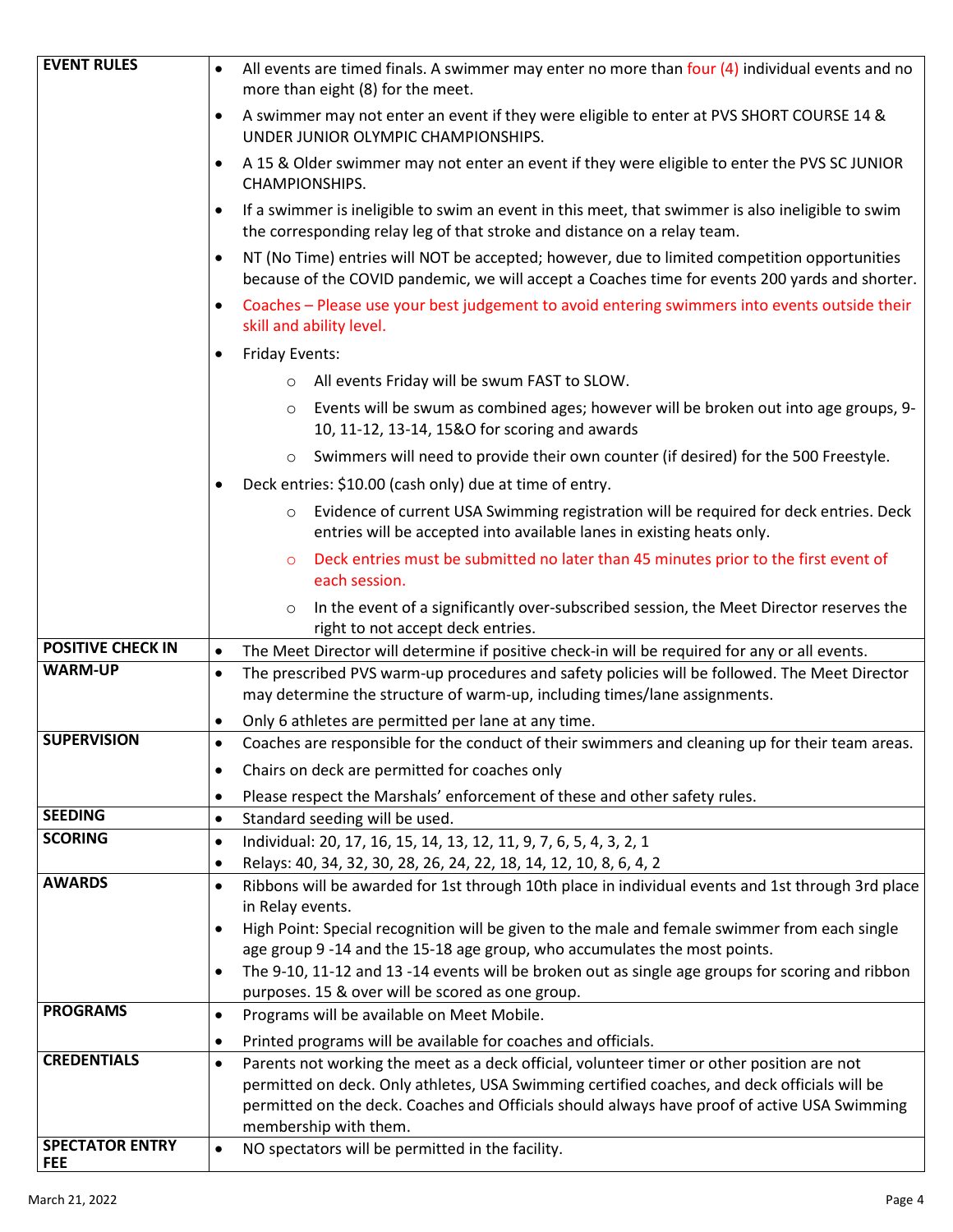|                         | The event will be livestreamed on the Maryland Suburban Swim Club You Tube channel.<br>$\bullet$                                                                                                                                                                                                                                                 |                                                                                     |         |  |  |  |  |
|-------------------------|--------------------------------------------------------------------------------------------------------------------------------------------------------------------------------------------------------------------------------------------------------------------------------------------------------------------------------------------------|-------------------------------------------------------------------------------------|---------|--|--|--|--|
| <b>OFFICIALS</b>        | Each participating club is requested to provide at least one official (Referee Starter, Chief Judge<br>$\bullet$<br>or Stroke & Turn Judge, table staff) per session if entering 25 or more splashes.                                                                                                                                            |                                                                                     |         |  |  |  |  |
|                         | $\bullet$                                                                                                                                                                                                                                                                                                                                        | Officials interested in volunteering should contact Hope Oehler, gingwaa@yahoo.com. |         |  |  |  |  |
|                         | Officials volunteering for this meet should sign in at the recording table prior to the start of<br>$\bullet$<br>warm-ups. Certified officials who have not previously volunteered should contact the referee<br>upon arrival to make their services available. A comprehensive officials briefing will precede<br>each session during warm-ups. |                                                                                     |         |  |  |  |  |
| <b>TIMERS</b>           | Participating clubs are requested to provide timers in proportion to their entries. One timer is<br>$\bullet$<br>requested for each 25 entries.                                                                                                                                                                                                  |                                                                                     |         |  |  |  |  |
|                         | $\bullet$                                                                                                                                                                                                                                                                                                                                        | Volunteer sign will be emailed to participating team head coach.                    |         |  |  |  |  |
| <b>ENTRY PROCEDURES</b> | Entries should be submitted by email to the Meet Director.<br>$\bullet$                                                                                                                                                                                                                                                                          |                                                                                     |         |  |  |  |  |
|                         | Include in the subject of the email, "22 <sup>nd</sup> Annual Spring Champs - ****" with the club's initials in<br>$\bullet$<br>place of the asterisks. If your club submits multiple entry files include training site in the subject<br>of the email.                                                                                          |                                                                                     |         |  |  |  |  |
|                         | Include in entry email: entry file, report of entries by name, report of entries by event.<br>$\bullet$                                                                                                                                                                                                                                          |                                                                                     |         |  |  |  |  |
|                         | In the body of your email provide entry numbers (girls, boys, totals), contact information (email,<br>$\bullet$<br>phone, officials contact).                                                                                                                                                                                                    |                                                                                     |         |  |  |  |  |
|                         | Entries directly from individual team members will not be accepted.<br>$\bullet$                                                                                                                                                                                                                                                                 |                                                                                     |         |  |  |  |  |
|                         | Entries by phone or fax will not be accepted.<br>$\bullet$                                                                                                                                                                                                                                                                                       |                                                                                     |         |  |  |  |  |
|                         | The Meet Director will acknowledge receipt by return email within 24 hours. If<br>$\bullet$<br>acknowledgement is not received in a timely manner, please contact the Meet Director.                                                                                                                                                             |                                                                                     |         |  |  |  |  |
|                         | Any club that enters an unregistered or improperly registered athlete, falsifies an entry in any<br>$\bullet$<br>way, or permits an unregistered coach to represent them will be fined the sum of \$100 by PVS<br>and no further entries will be accepted from that club until the said fine is paid.                                            |                                                                                     |         |  |  |  |  |
| <b>ENTRY FEES</b>       | Per Swimmer Surcharge:                                                                                                                                                                                                                                                                                                                           | \$10.00<br>Relay event fee:                                                         | \$16.00 |  |  |  |  |
|                         |                                                                                                                                                                                                                                                                                                                                                  |                                                                                     |         |  |  |  |  |
|                         | Individual event fee:                                                                                                                                                                                                                                                                                                                            | \$8.50<br>Deck Entry fee:                                                           | \$10.00 |  |  |  |  |

|  | Make checks payable to MSSC. Checks should be mailed to: PO Box 2658, Laurel, MD 20709 |  |  |  |  |
|--|----------------------------------------------------------------------------------------|--|--|--|--|
|  |                                                                                        |  |  |  |  |

• Payment for entries from unattached swimmers not affiliated with a team must be received prior to the meet. Payment may be made by cash or check.

• Entry fees are due with meet entry. Unpaid fees will be reported to the PVS Administrative Office at the conclusion of the meet.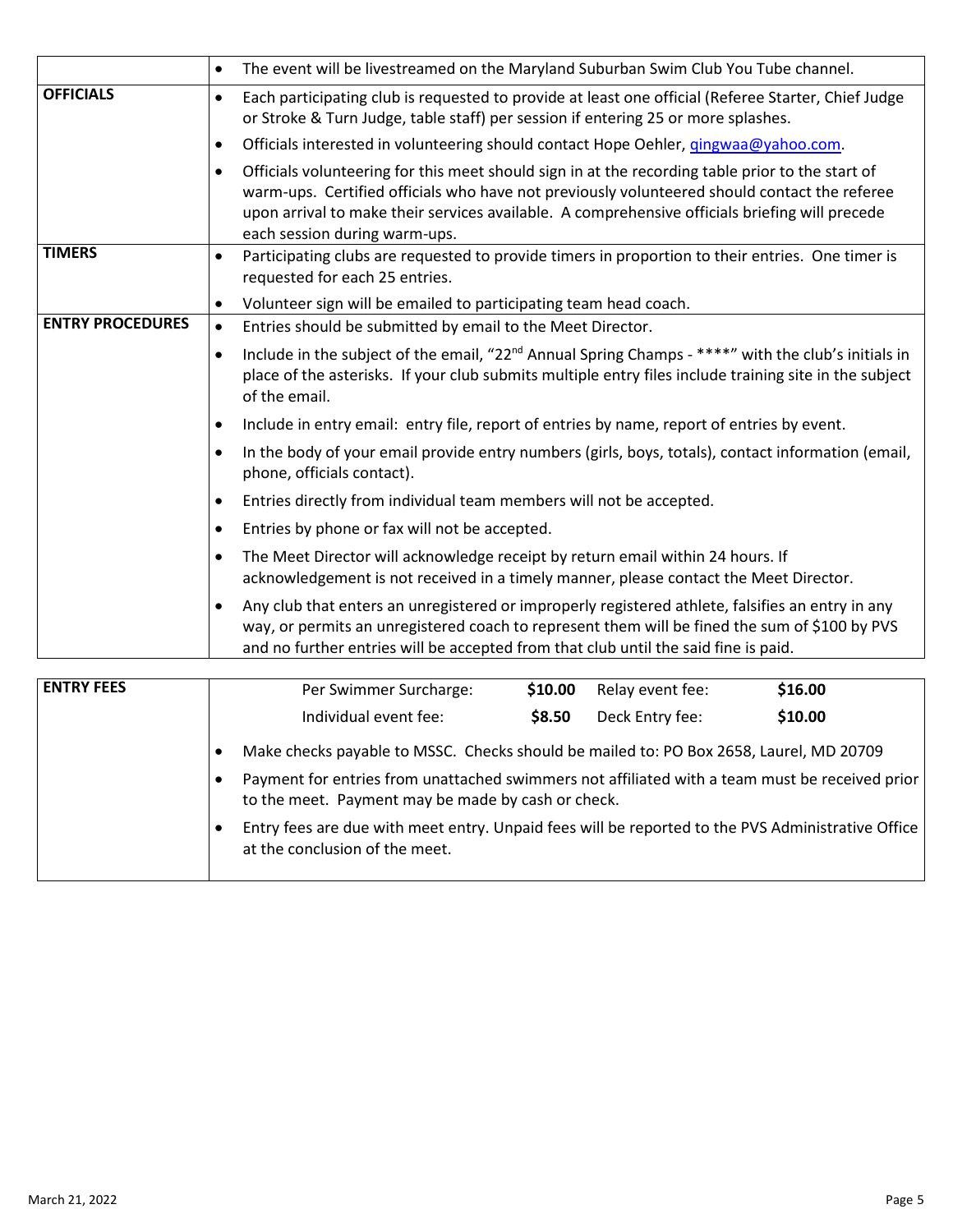#### March 25 – 27, 2022

#### FRIDAY EVENING SESSION - MARCH 25, 2022 WARM-UP: 4:30 - 5:20 PM EVENTS: 5:30 PM

| <b>GIRLS</b><br><b>EVENT#</b> | <b>NO FASTER</b><br><b>THAN</b><br>(SCY) | <b>ALL AGE EVENTS*</b>                                 | <b>NO FASTER</b><br><b>THAN</b><br>(SCY) | <b>BOYS</b><br><b>EVENT</b><br># |
|-------------------------------|------------------------------------------|--------------------------------------------------------|------------------------------------------|----------------------------------|
|                               | 6:59.99R/9-10                            |                                                        | $6:59.99R/9-10$                          | $\mathfrak{D}$                   |
|                               | 5:55.99R/11-12                           | OPEN 500 YD FREESTYLE                                  | 5:55.99R/11-12                           |                                  |
|                               | 5:28.09R/13-14                           |                                                        | 5:13.69R/13-14                           |                                  |
|                               | 5:24.99R/15OVER                          |                                                        | 4:59.99R/15OVER                          |                                  |
| 3                             | $2:57.99/9-10$                           | 12 and UNDER 200 YD IM                                 | $2:57.99/9-10$                           |                                  |
|                               | $2:33.19/11-12$                          |                                                        | 2:33.39/11-12                            |                                  |
| 5                             | 5:00.99S/14U                             | OPEN 400 YD IM                                         | 4:43.99S/14U                             | 6                                |
|                               | 4:57.99S/15                              |                                                        | 4:32.99S/15O                             |                                  |
|                               |                                          | All Events on Friday Evening will be swum EAST to SLOW |                                          |                                  |

#### **All Events on Friday Evening will be swum FAST to SLOW and may require positive check in.**

Events will be swum as combined ages as indicated, however will be broken out into age groups, 9- 10, 11-12, 13-14, 15&O for scoring and awards.

R- Times Slower than 8:30.00 will not be entered in the 9-10 500 Freestyle

R - Times Slower than 8:00.00 will not be entered in the 11-12 500 Freestyle

R - Times Slower than 6:50.00 will not be entered in the 13&0 500 Freestyle

S – Times Slower Than 6:40 will not be entered in the 400 IM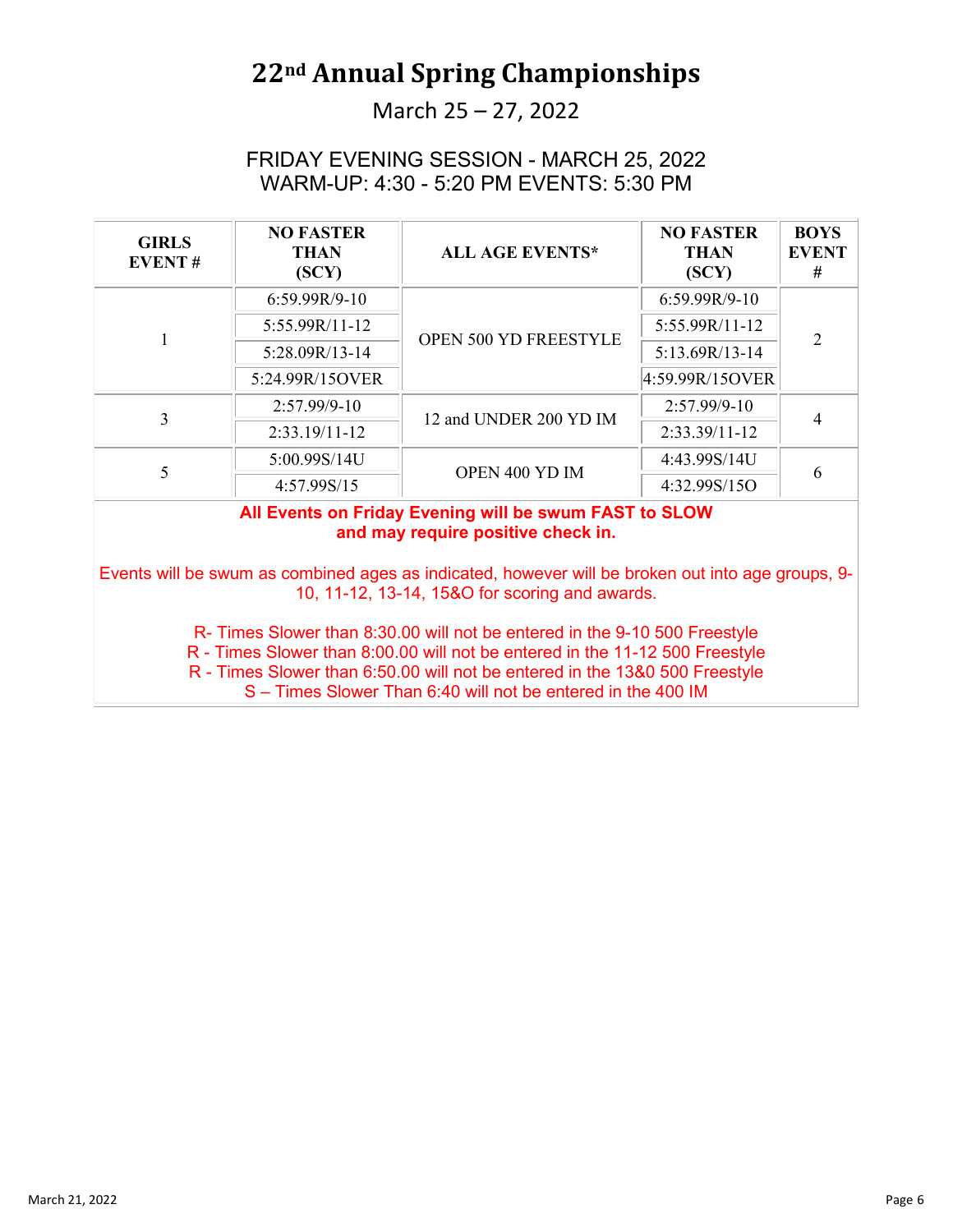### March 25 – 27, 2022

#### SATURDAY MORNING SESSION - MARCH 26, 2022 WARM-UP: 6:30 – 7:20 AM, EVENTS: 7:30 AM

| <b>GIRLS</b><br><b>EVENT#</b> | <b>NO FASTER</b><br><b>THAN (SCY)</b> | 11 - 12-YEAR-OLD EVENTS                                     | <b>NO FASTER</b><br>THAN (SCY) EVENT# | <b>BOYS</b> |
|-------------------------------|---------------------------------------|-------------------------------------------------------------|---------------------------------------|-------------|
|                               | NT.                                   | 11-12 YR OLD 200 YD MEDLEY RELAY                            | NT                                    | 8           |
| 9                             | 32.89                                 | 11-12 YR OLD 50 YD BACKSTROKE                               | 33.09                                 | 10          |
| 11                            | 1:11.99                               | 11-12 YR OLD 100 YD BUTTERFLY                               | 1:12.29                               | 12          |
| 13                            | 2:31.39                               | 11-12 YR OLD 200 YD BACKSTROKE                              | 2:32.69                               | 14          |
| 15                            | 37.59                                 | 11-12 YR OLD 50 YD BREASTSTROKE                             | 37.59                                 | 16          |
| 17                            | 1:01.39                               | 11-12 YR OLD 100 YD FREESTYLE                               | 1:02.39                               | 18          |
| 19                            | 2:54.09                               | 11-12 YR OLD 200 YD BREASTSTROKE                            | 2:53.69                               | 20          |
| 21                            | 1:11.19                               | 11-12 YR OLD 100 YD IM                                      | 1:11.29                               | 22          |
| 23                            | NT                                    | 11-12 YR OLD MIXED<br>400 YD FREESTYLE RELAY                | <b>NT</b>                             | 24          |
|                               |                                       | ALL EVENTS 200 YARDS OR MORE MAY REQUIRE POSITIVE CHECK-IN. |                                       |             |

#### SUNDAY MORNING SESSION - MARCH 27, 2022 WARM-UP: 6:30 – 7:20 AM, EVENTS: 7:30 AM

| <b>GIRLS</b>                                                                                                                    | <b>NO FASTER</b><br>EVENT # THAN (SCY) | 11 - 12-YEAR-OLD EVENTS                          | <b>NO FASTER</b><br>THAN (SCY) EVENT# | <b>BOYS</b> |  |
|---------------------------------------------------------------------------------------------------------------------------------|----------------------------------------|--------------------------------------------------|---------------------------------------|-------------|--|
| 71                                                                                                                              | NT                                     | 11 - 12 OLD 200 YD FREESTYLE RELAY               | NT                                    | 72          |  |
| 73                                                                                                                              | 2:15.99                                | 11-12 YR OLD 200 YD FREESTYLE                    | 2:14.99                               | 74          |  |
| 75                                                                                                                              | 31.19                                  | 11-12 YR OLD 50 YD BUTTERFLY                     | 31.99                                 | 76          |  |
| 77                                                                                                                              | 1:21.19                                | 11-12 YR OLD 100 YD BREASTSTROKE                 | 1:21.59                               | 78          |  |
| 79                                                                                                                              | 2:48.99                                | 11-12 YR OLD 200 YD BUTTERFLY#                   | 2:43.99                               | 80          |  |
| 81                                                                                                                              | 1:10.99                                | 11-12 YR OLD 100 YD BACKSTROKE                   | 1:10.99                               | 82          |  |
| 83                                                                                                                              | 28.39                                  | 11-12 YR OLD 50 YD FREESTYLE                     | 28.39                                 | 84          |  |
| 85                                                                                                                              | <b>NT</b>                              | 11-12 YR OLD MIXED<br><b>400 YD MEDLEY RELAY</b> | NT                                    | 86          |  |
| ALL EVENTS 200 YARDS OR MORE MAY REQUIRE POSITIVE CHECK-IN.<br>#Times slower than 3:45 will not be entered in the 200 Butterfly |                                        |                                                  |                                       |             |  |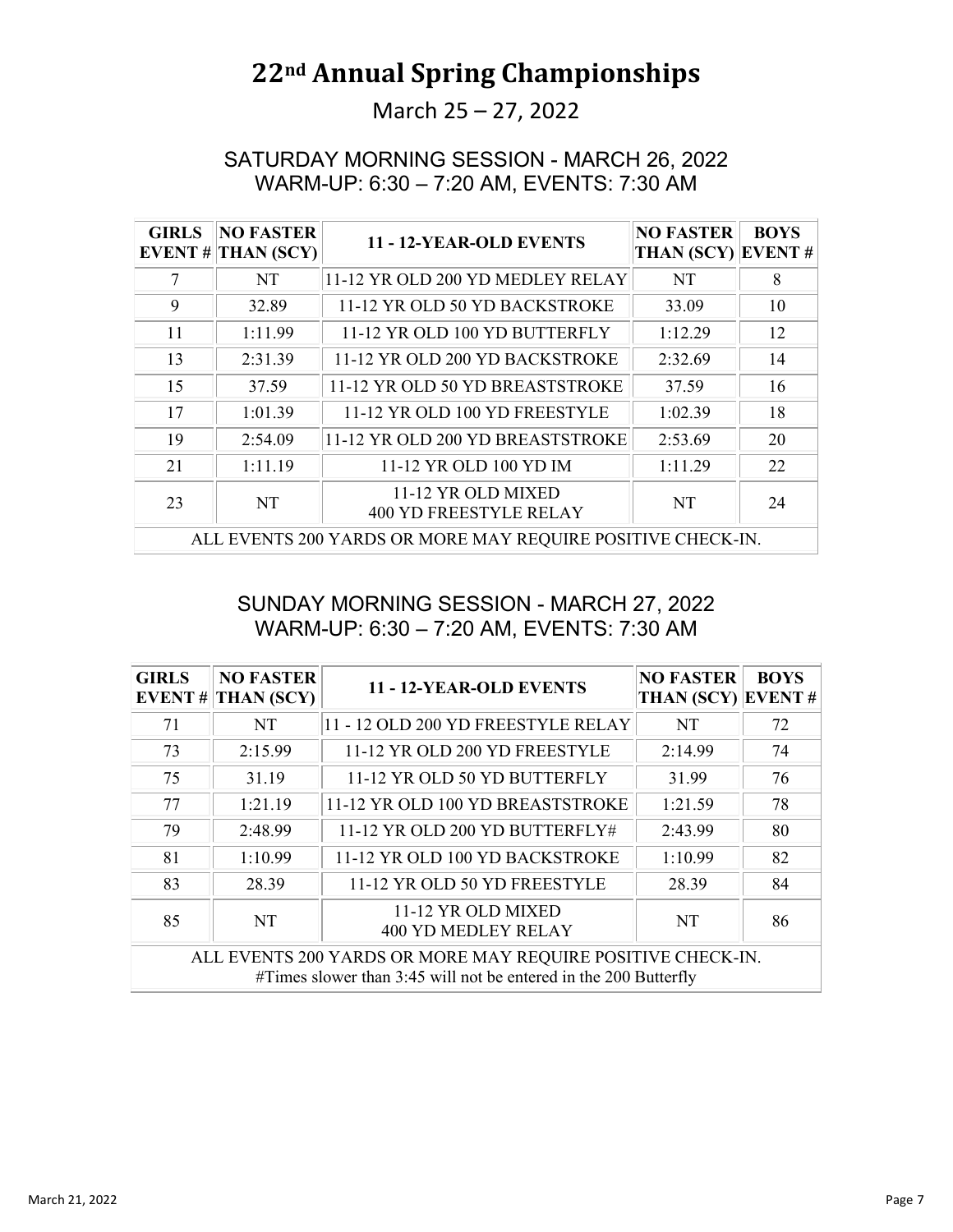March 25 – 27, 2022

#### SATURDAY MIDDAY SESSION – MARCH 26, 2022 **WARM-UP: 9:30 – 10:20 AM, EVENTS: 10:30 AM**

| <b>GIRLS</b> | <b>NO FASTER</b><br>EVENT # THAN $(SCY)$                    | 9-10-YEAR-OLD EVENTS                               | <b>NO FASTER</b><br><b>THAN (SCY)</b> | <b>BOYS</b><br>EVENT# |  |  |
|--------------|-------------------------------------------------------------|----------------------------------------------------|---------------------------------------|-----------------------|--|--|
| 25           | NT                                                          | 9-10 YR OLD 200 YD MEDLEY RELAY                    | <b>NT</b>                             | 26                    |  |  |
| 27           | 38.29                                                       | 9-10 YR OLD 50 YD BACKSTROKE                       | 38.49                                 | 28                    |  |  |
| 29           | 1:30.39                                                     | 9-10 YR OLD 100 YD BUTTERFLY                       | 1:30.99                               | 30                    |  |  |
| 33           | 43.09                                                       | 9-10 YR OLD 50 YD BREASTSTROKE                     | 43.59                                 | 34                    |  |  |
| 35           | 1:12.29                                                     | 9-10 YR OLD 100 YD FREESTYLE                       | 1:11.99                               | 36                    |  |  |
| 39           | 1:22.09                                                     | 9-10 YR OLD 100 YD IM                              | 1:21.79                               | 40                    |  |  |
| 41           | <b>NT</b>                                                   | 9-10 YR OLD MIXED<br><b>400 YD FREESTYLE RELAY</b> | <b>NT</b>                             | 42                    |  |  |
|              | ALL EVENTS 200 YARDS OR MORE MAY REQUIRE POSITIVE CHECK-IN. |                                                    |                                       |                       |  |  |

SUNDAY MIDDAY SESSION - MARCH 27, 2022 WARM-UP: 10:30 – 11:20 AM, EVENTS: 11:30 AM

| <b>GIRLS</b> | <b>NO FASTER</b><br>EVENT # THAN $(SCY)$ | 9-10-YEAR-OLD EVENTS                                        | <b>NO FASTER</b><br><b>THAN (SCY)</b> | <b>BOYS</b><br><b>EVENT#</b> |
|--------------|------------------------------------------|-------------------------------------------------------------|---------------------------------------|------------------------------|
| 87           | NT                                       | 9-10 YR OLD 200 YD FREESTYLE RELAY                          | NT                                    | 88                           |
| 89           | 2:36.99                                  | 9-10 YR OLD 200 YD FREESTYLE                                | 2:35.59                               | 90                           |
| 91           | 37.09                                    | 9-10 YR OLD 50 YD BUTTERFLY                                 | 37.39                                 | 92                           |
| 93           | 1:33.39                                  | 9-10 YR OLD 100 YD BREASTSTROKE                             | 1:33.39                               | 94                           |
| 97           | 1:22.49                                  | 9-10 YR OLD 100 YD BACKSTROKE                               | 1:22.49                               | 98                           |
| 99           | 32.69                                    | 9-10 YR OLD 50 YD FREESTYLE                                 | 32.59                                 | 100                          |
| 101          | NT                                       | 9-10 YR OLD MIXED<br><b>400 YD MEDLEY RELAY</b>             | <b>NT</b>                             | 102                          |
|              |                                          | ALL EVENTS 200 YARDS OR MORE MAY REQUIRE POSITIVE CHECK-IN. |                                       |                              |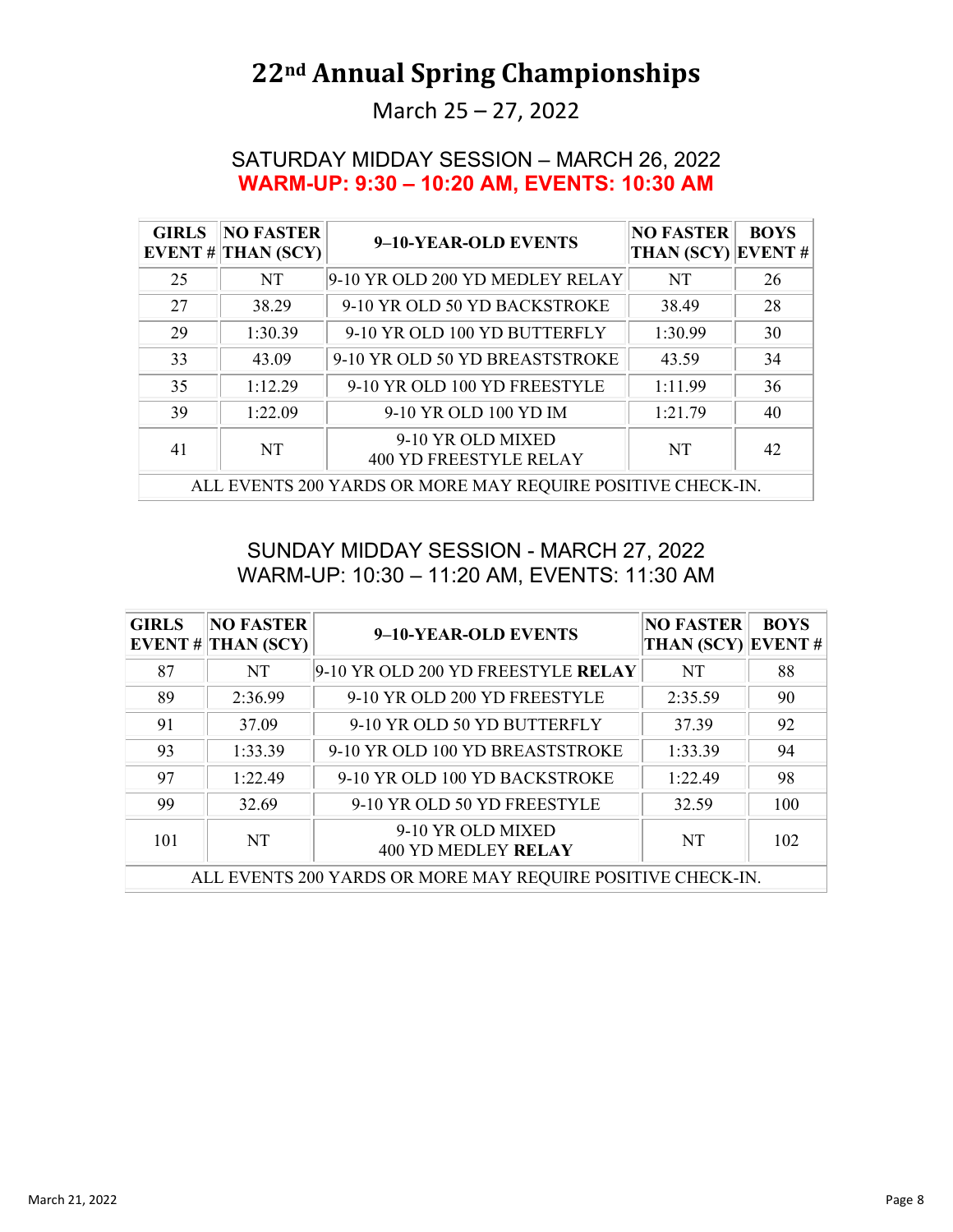March 25 – 27, 2022

SATURDAY AFTERNOON SESSION - MARCH 26, 2022 WARM-UP: 1:30 – 2:20 PM, EVENTS: 2:30 PM

| <b>GIRLS</b><br><b>EVENT#</b> | NO.<br><b>FASTER</b><br><b>THAN</b><br>(SCY)                | <b>13-14 EVENTS</b>                         | <b>NO FASTER</b><br><b>THAN</b><br>(SCY) | <b>BOYS</b><br><b>EVENT#</b> |  |  |  |
|-------------------------------|-------------------------------------------------------------|---------------------------------------------|------------------------------------------|------------------------------|--|--|--|
| 43                            | NT                                                          | $13 - 14$ 400 FREESTYLE RELAY               | NT                                       | 44                           |  |  |  |
| 45                            | 1:04.99                                                     | 13 - 14 100 YD BACKSTROKE                   | 1:02.19                                  | 46                           |  |  |  |
| 47                            | 2:27.99                                                     | 13 - 14 200 YD BUTTERFLY                    | 2:17.99                                  | 48                           |  |  |  |
| 49                            | 1:14.49                                                     | 13 - 14 100 YD BREASTSTROKE                 | 1:09.79                                  | 50                           |  |  |  |
| 51                            | 57.59                                                       | 13 - 14 100 YD FREESTYLE                    | 53.99                                    | 52                           |  |  |  |
| 53                            | 2:19.99                                                     | $13 - 14200$ YD IM                          | 2:12.49                                  | 54                           |  |  |  |
| 55                            | NT                                                          | 13 - 14 MIXED<br><b>200 YD MEDLEY RELAY</b> | NT                                       | 56                           |  |  |  |
|                               | ALL EVENTS 200 YARDS OR MORE MAY REQUIRE POSITIVE CHECK-IN. |                                             |                                          |                              |  |  |  |

#### SUNDAY AFTERNOON SESSION - MARCH 27, 2022 **WARM-UP: 12:30 – 1:20 PM, EVENTS: 1:30 PM**

| <b>GIRLS</b>                                                | <b>NO FASTER</b><br>EVENT # $ THAN (SCY) $ | <b>13 - 14 EVENTS</b>                         | <b>NO FASTER</b><br><b>THAN (SCY)</b> | <b>BOYS</b><br><b>EVENT#</b> |  |  |
|-------------------------------------------------------------|--------------------------------------------|-----------------------------------------------|---------------------------------------|------------------------------|--|--|
| 103                                                         | <b>NT</b>                                  | 13-14 200 FREESTYLE RELAY                     | NT                                    | 104                          |  |  |
| 105                                                         | 2:03.99                                    | 13-14 200 YD FREESTYLE                        | 1:56.99                               | 106                          |  |  |
| 107                                                         | 1:04.59                                    | 13-14 100 YD BUTTERFLY                        | 1:00.99                               | 108                          |  |  |
| 109                                                         | 2:39.99                                    | 13-14 200 YD BREASTSTROKE                     | 2:31.39                               | 110                          |  |  |
| 111                                                         | 2:17.99                                    | 13-14 200 YD BACKSTROKE                       | 2:11.99                               | 112                          |  |  |
| 113                                                         | 26.29                                      | $13 - 14$ 50 YD FREESTYLE                     | 24.99                                 | 114                          |  |  |
| 115                                                         | NT                                         | $13 - 14$ MIXED<br><b>400 YD MEDLEY RELAY</b> | <b>NT</b>                             | 116                          |  |  |
| ALL EVENTS 200 YARDS OR MORE MAY REQUIRE POSITIVE CHECK-IN. |                                            |                                               |                                       |                              |  |  |